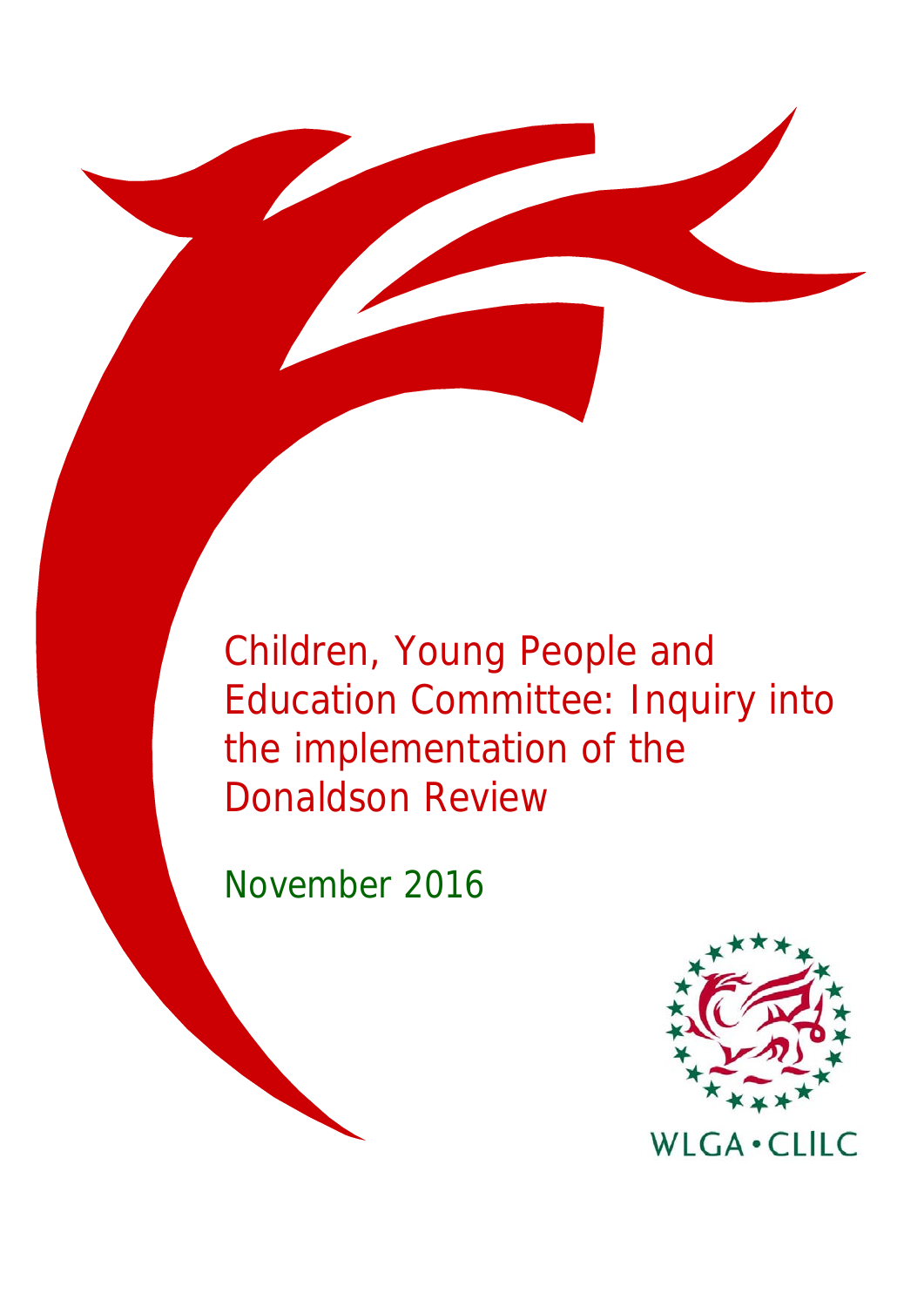## **INTRODUCTION**

- 1. The Welsh Local Government Association (WLGA) represents the 22 local authorities in Wales, the three national park authorities and the three fire and rescue authorities.
- 2. It seeks to provide representation to local authorities within an emerging policy framework that satisfies the key priorities of our members and delivers a broad range of services that add value to Welsh Local Government and the communities they serve.
- 3. The WLGA welcomes the opportunity to provide evidence to the Children, Young People and Education Committee inquiry into the implementation of the Donaldson Review. In drafting this response, the WLGA is guided by a number of key principles which underpin the work of the Association. The WLGA believes that decisions about services should be taken as close point of delivery as possible and that the people and communities using those services should be as engaged as possible in their delivery. It is also our belief that local services should be provided within a democratic framework of local accountability.
- 4. The WLGA recognises that it is the role of the Welsh Government to set the strategic framework and policy direction for services at a national level and that it is the role of local government to deliver those services taking account of the local circumstances and pressures. It is also recognised that services must be provided within a proportionate but effective regulatory framework to ensure that public resources are used appropriately and that services are delivered effectively and efficiently.
- 5. The WLGA has consistently argued for an un-hypothecated revenue support grant (RSG) as the best way of funding local government and any new responsibilities or additional burdens placed on local government should be fully costed and appropriately funded.
- 6. The WLGA recognises that some policy initiatives or strategies need to have funding attached to them for specific periods of time to make sure that they become embedded and are delivered as intended. For this reason, the WLGA, by exception, supports the use of specific grants or the ring fencing of revenue funding for specified purposes on the understanding that funding will eventually return to the RSG.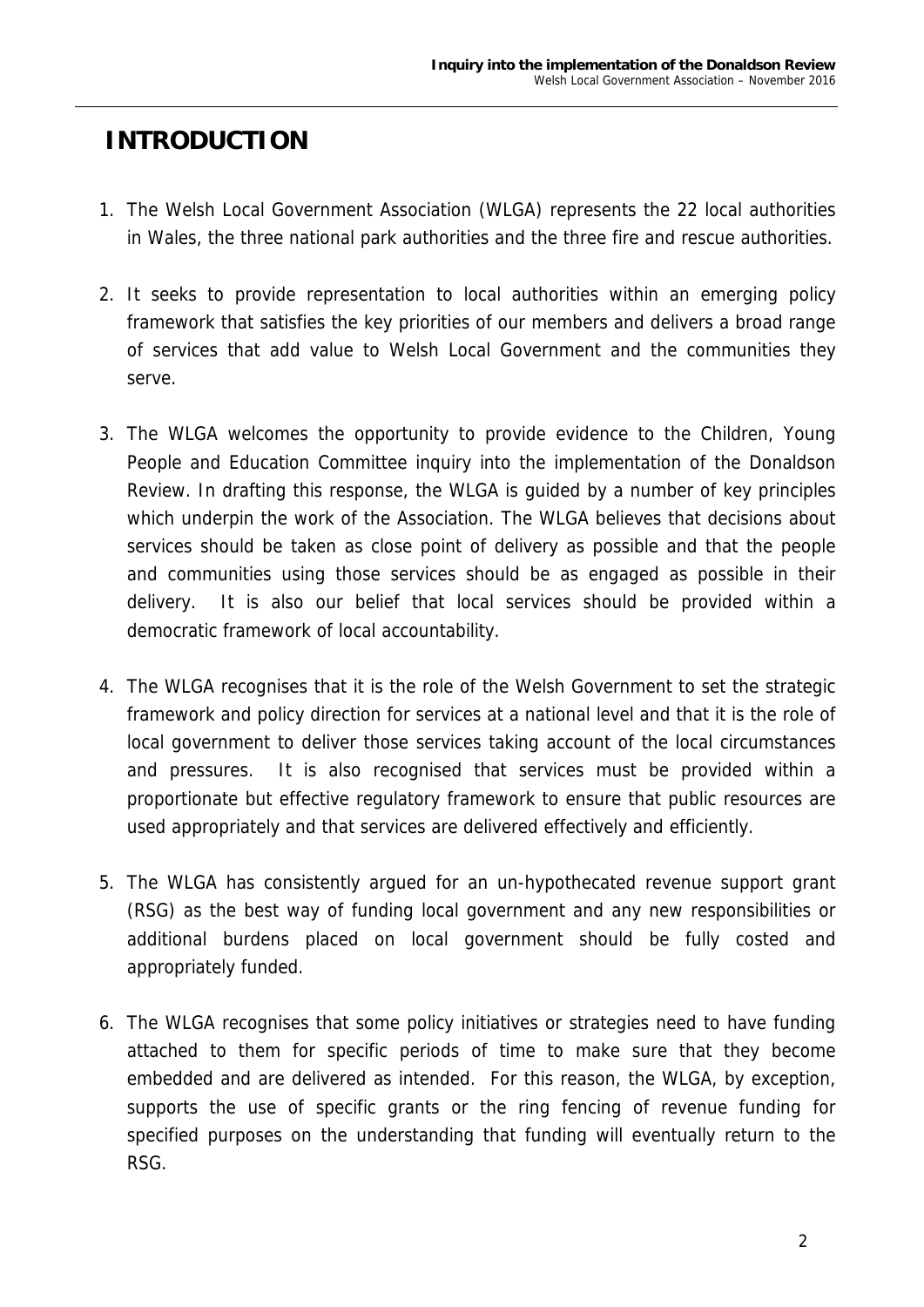- 7. The WLGA and the Association of the Directors of Education in Wales (ADEW) have been closely involved with the development of the proposals for a new curriculum in Wales. Both Associations met with Professor Donaldson on numerous occasions during the evidence gathering stage of the curriculum review and have continued to engage closely with the work to implement the recommendations outlined in Successful Futures.
- 8. Local government is represented on the majority of the working groups and Boards that provide support and governance for the work on the implementation of Successful Futures. This representation is provided through the WLGA, ADEW and through representation from the local authority regional education consortia. This allows local government to support the work of the development of the new curriculum at a strategic level and at a more operational level. The local authority regional education consortia also have structures in place to support the work of the Pioneer Schools within their regions.
- 9. The WLGA was represented on the panel to choose the Pioneer Schools and was also closely involved in the recruitment of the New Deal schools, which have now become part of the wider pioneer school network. The WLGA has continued to work closely with the Pioneer School Network through both the Strategic Stakeholder Group and the Consortia Working Group, alongside colleagues from the local authority regional education consortia, Esytn and Welsh Government. Local authorities and the WLGA are also represented on the overarching Change Board and on a variety of the working groups and expert groups, including the groups looking at the changes to assessment and accountability.
- 10.The WLGA and ADEW have also supported the work of the digital pioneer schools in the development of the Digital Competency Framework, and continues to work with schools and Welsh Government to enable effective roll out of the DCF.
- 11. During the consultation phase of Successful Futures, The Great Debate, there was widespread support for the recommendations that Professor Donaldson made in the report. The purposes which underpin the review particularly resonate with the education community in Wales and local government demonstrated broad support for these principles as a means to shape the future curriculum in Wales. Many local authorities reflected that the ways of working envisaged in Successful Futures were already evident in schools in Wales, particularly when looking at the provision for children through the foundation phase settings. There was also widespread support for reviewing the current systems of assessment and accountability.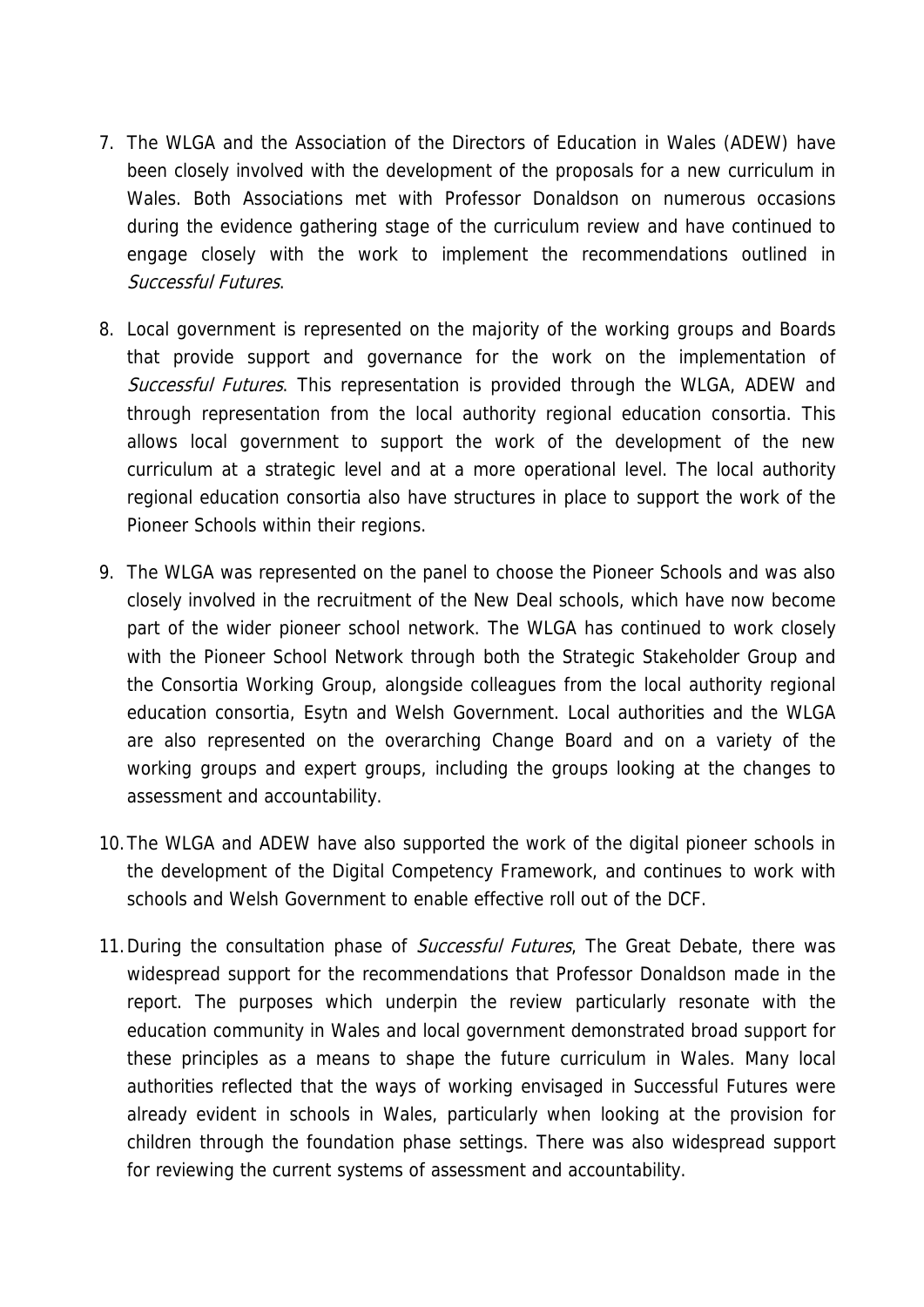- 12.The principle of using practioners from schools, and also from sectors such as the arts, culture and youth work, to shape and design the curriculum through the Pioneer School Network is broadly supported by local authorities in Wales. It is acknowledged that there is a significant amount of expertise in the system in Wales that should be utilised. Many of the leading education systems in world make good use of their main resource; the education professionals working within the system. Enabling teachers, other education professionals and schools to work together has a number of benefits for the development of the curriculum itself and also as part of the wider aim to encourage collaboration between professionals in the pursuit of a self-improving system. This builds on work from the existing professional learning communities and creates a sense of ownership by the profession for a curriculum that they will ultimately have to implement.
- 13.There are however, a number of concerns that have been raised about the processes surrounding the implementation of *Successful Futures* and the work of the Pioneer Schools which will be outlined below. These concerns are framed in an understanding from local government that this is a new way of working and that nothing like this approach has been tried in Wales or, it is understood, from any other system across the world, so it is acknowledged that there will always be issues and challenges when taking on such a task. Despite the concerns outlined here local government would like to commend Welsh Government on taking this innovative and creative approach to developing the new curriculum and will continue to work with and support Welsh Government with this programme.
- 14.The initial approach to the Pioneer School network was unnecessarily complex. Three separate networks of schools were created by Welsh Government; the Pioneer Schools who were looking at the new curriculum content; the New Deal Schools who were tasked with developing the professional development associated with the new curriculum; and the Digital Schools who were developing the Digital Competence Framework. This created unnecessary complexity as each set of schools had different funding, timescales, structures and support. There were also schools who were in multiple networks. There was substantial effort made by Welsh Government to ensure that the work of the networks was shared between schools and stakeholders, however this in practice added to the complex and overlapping nature of the groups that were overseeing the work of the curriculum development. Many of the groups had the same people sitting on them, which resulted in the same stakeholders attending multiple meetings to oversee the work of the different networks. This issue was acknowledged by Welsh Government and the networks have now been brought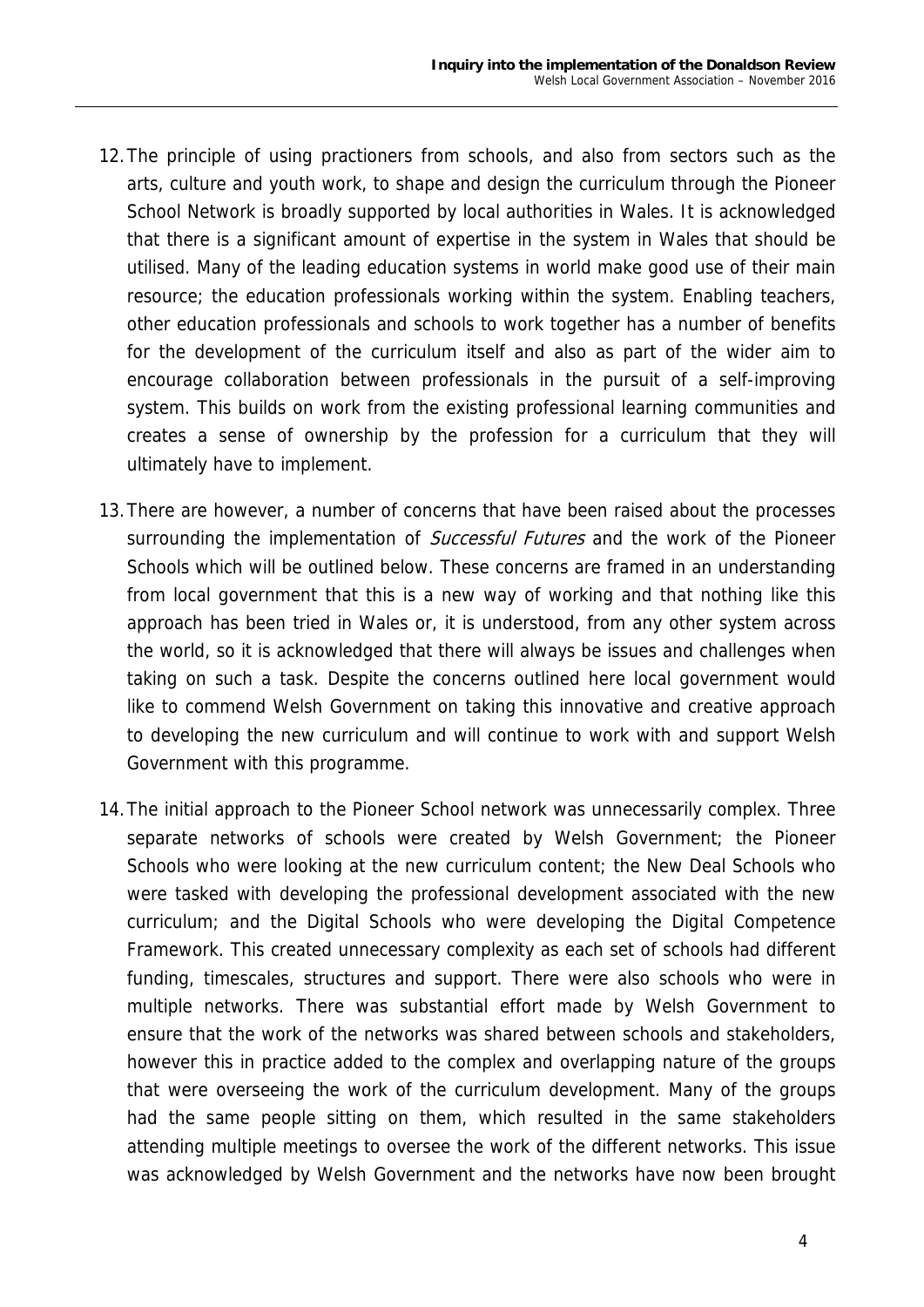together a move that has been supported by local government, however, there was a significant period of time when the networks were working in parallel rather than in collaboration.

- 15.There has also been a concern raised by some of the schools in the Pioneer Network that the work of schools had been slow to get off the ground. They have been eager to contribute to the development of the curriculum and some have found that they were unclear about the task that they have been asked to undertake. This concern has, again, been acknowledged by Welsh Government who are keen to explain that a period of discussion amongst schools about the process of curriculum development is essential.
- 16.Local authorities and local authority education consortia have worked closely with all the schools that are engaged in curriculum development to ensure that they are clear about their role, a key part of which is to work collaboratively with other schools in the Network and also partner schools (those schools which are not directly involved in the development of the new curriculum). This is in line with the wider school improvement work which is underway across Wales which has school-to-school working at its centre. Local authority education consortia are working closely with Welsh Government to enable schools to fully participate in the work of the Pioneer Network, effectively utilising the funding that has been made available from Welsh Government, and ensuring that this work is shared with all schools within their region.
- 17. The governance arrangements of the *Successful Futures* implementation have broadly been effective, however as stated above, they have at times been complex. The WLGA and local government are represented on the majority of the Boards and groups overseeing the work of curriculum development and the engagement of these groups has been useful. Overall Welsh Government have used these groups effectively to oversee the implementation of Successful Futures. WLGA acknowledge that this piece of work is broad and complex in its nature, however, concern has been raised at some of the governance groups that it has not always been clear how the work of these groups links together. It has not always been transparent how recommendations from one group interact with the work of another groups, or which group has the ultimate decision making on a variety of issues. Again, Welsh Government has acknowledged this difficulty and have made a commitment to develop a clear diagram outlining the connectivity between the various governance arrangements. This is particularly important for groups that have teachers sitting on them, as they need to understand how their work is contributing to the overall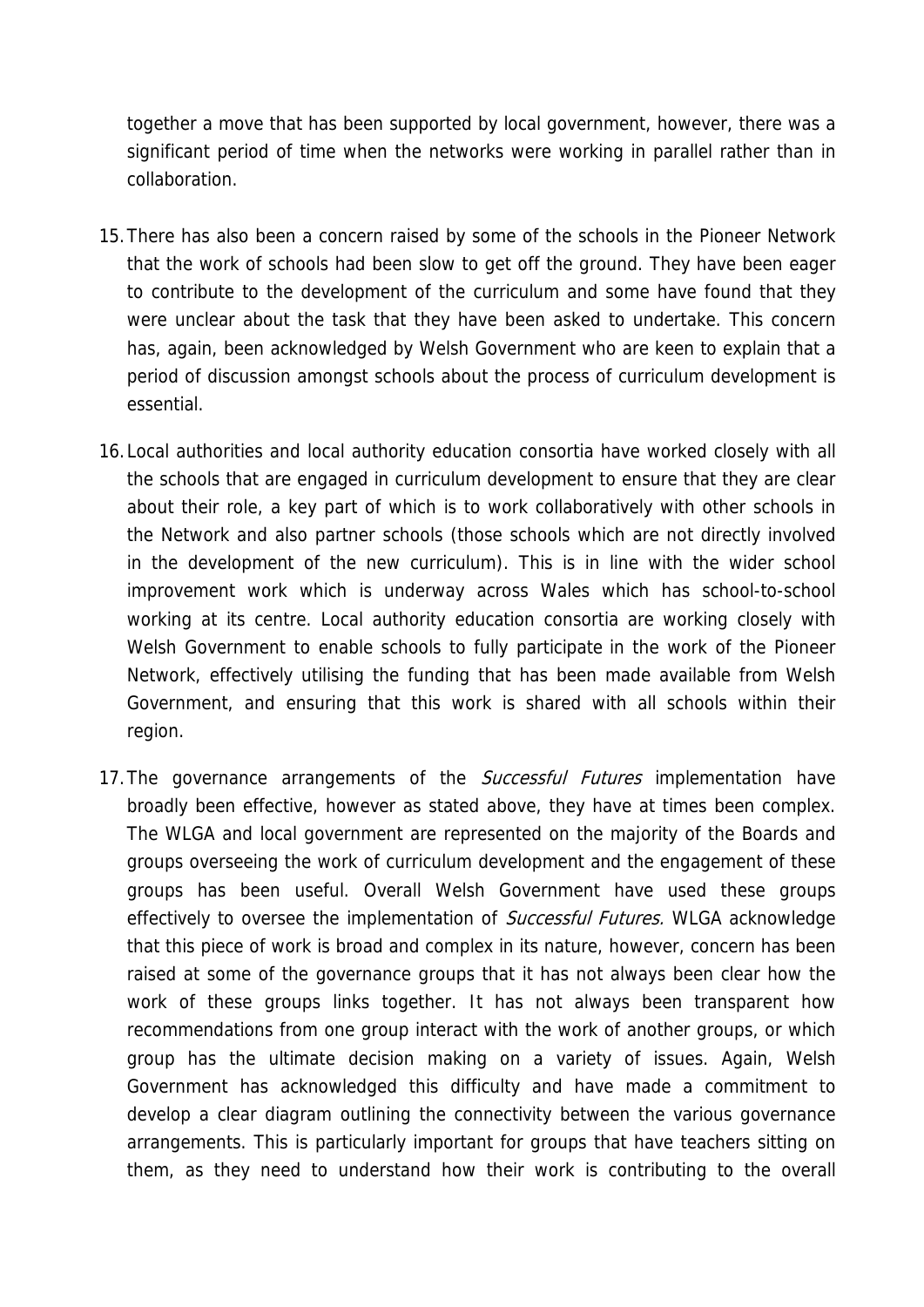programme and whether they are in a position to be able to make decisions, or whether these will be superseded by the work of another group. A recommendation from the Strategic Stakeholder Group was to ensure that communication between groups and with wider stakeholders was improved, this recommendation was listened to by Welsh Government and officials subsequently set up a communications group to look at internal and external communications. This has been welcomed by local government and this group has representation from both ADEW and the WLGA.

18.The principles that have underpinned the design of the process of implementation of Successful Futures is fully supported by the WLGA who have long argued for increased subsidiarity in the implementation of policy and decision making in Wales. The approach that Welsh Government has taken reflects the principles of subsidiarity well and demonstrates that they value and trust the professional skills and judgement of teachers and the education profession in Wales. The size of the task at hand should not be underestimated, and asking nearly 200 hundred schools in Wales to contribute to this work is an approach that has not be tried in Wales before and Welsh Government should be commended on pursuing this innovative methodology. There have inevitably been some challenges in the process to date, this does not mean however that the process itself is flawed. Welsh Government have acknowledged where things have not worked or where approaches have needed to be amended and this in itself has been a positive aspect of this work. The WLGA and local authorities will continue to work with and support the work of the Pioneer School Network and Welsh Government.

## **For further information please contact:**

Dr Chris Llewelyn chris.llewelyn@wlga.gov.uk

Welsh Local Government Association Local Government House Drake walk Cardiff CF10 4LG

Tel:029 2046 8600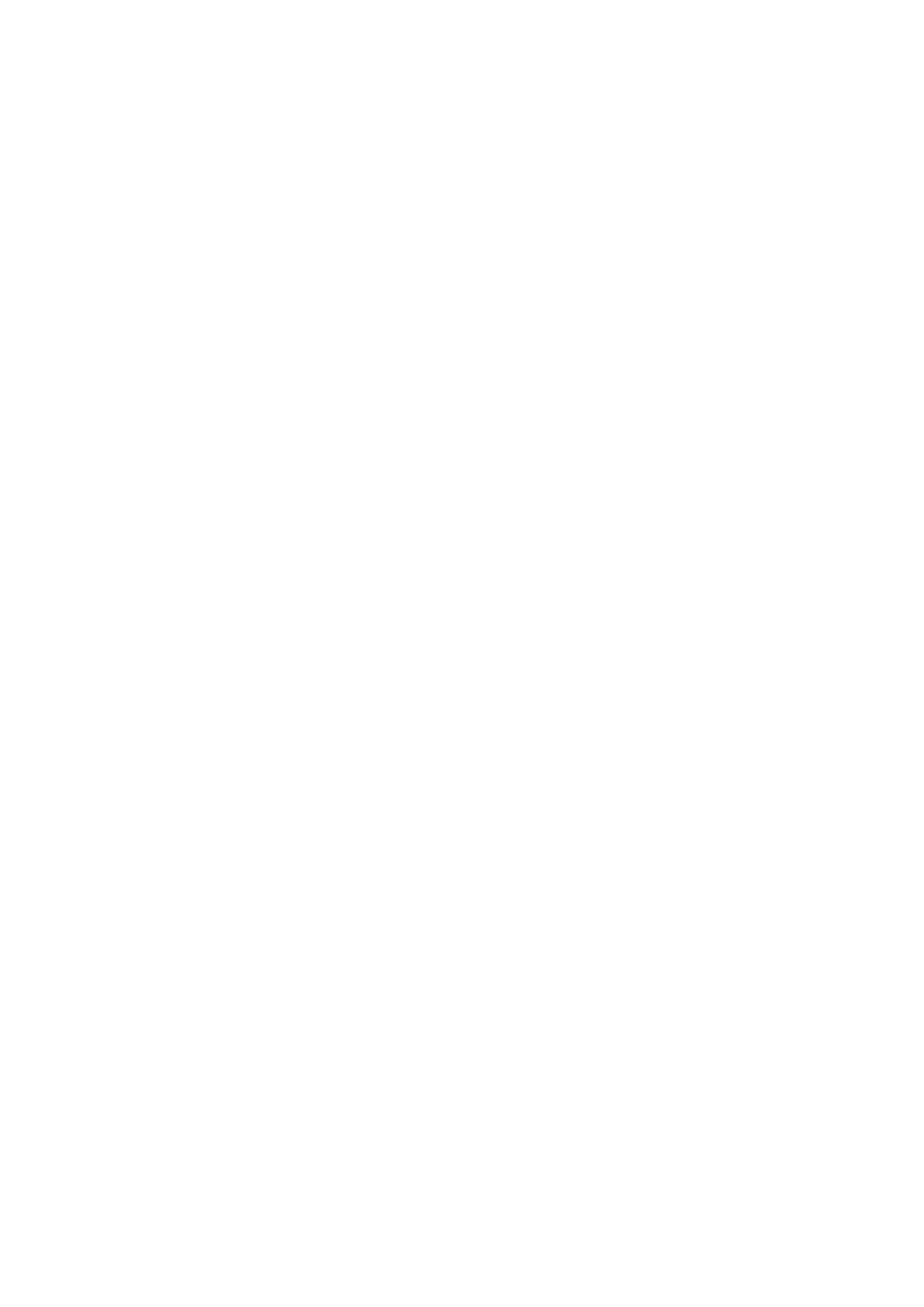Pwyllgor Plant, Pobl Ifanc ac Addysg: Ymchwiliad i weithredu Adolygiad Donaldson

Tachwedd 2016

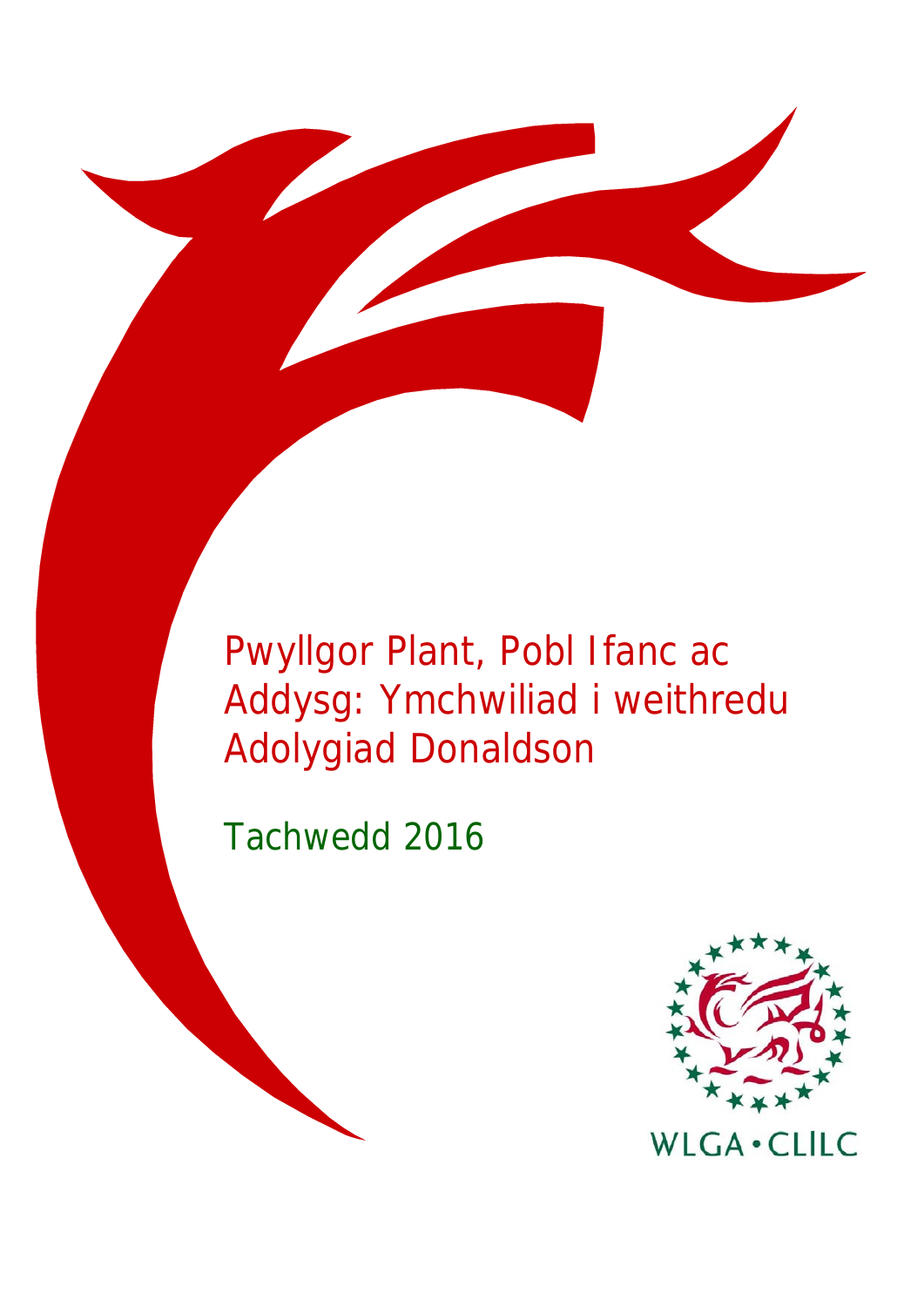## **CYFLWYNIAD**

- 1. Mae Cymdeithas Llywodraeth Leol Cymru (CLlLC) yn cynrychioli'r 22 awdurdod lleol yng Nghymru, y tri awdurdod parc cenedlaethol a'r tri awdurdod tân ac achub.
- 2. Mae'n ceisio rhoi cynrychiolaeth i awdurdodau lleol o fewn fframwaith polisi sy'n dod i'r amlwg sy'n bodloni prif flaenoriaethau ein haelodau ac yn cyflwyno ystod eang o wasanaethau sy'n ychwanegu gwerth i Lywodraeth Leol Cymru a'r cymunedau y maent yn eu gwasanaethu.
- 3. Mae CLlLC yn croesawu'r cyfle i roi tystiolaeth i ymchwiliad y Pwyllgor Plant, Pobl Ifanc ac Addysg i weithredu adolygiad Donaldson. Wrth ddrafftio'r ymateb hwn, caiff CLlLC ei arwain gan nifer o egwyddorion allweddol sydd yn ategu gwaith y Gymdeithas. Cred CLlLC y dylid gwneud penderfyniadau am wasanaethau mor agos i'r man lle maent yn cael eu cyflwyno â phosibl ac y dylid ymgysylltu'r bobl a'r cymunedau sy'n defnyddio'r gwasanaethau hynny gymaint â phosibl yn y gwaith o'u cyflenwi. Ein cred hefyd yw y dylid darparu gwasanaethau lleol o fewn fframwaith democratig o atebolrwydd lleol.
- 4. Mae CLlLC yn cydnabod mai rôl Llywodraeth Cymru yw gosod y fframwaith strategol a'r cyfeiriad polisi ar gyfer gwasanaethau ar lefel genedlaethol ac mai rôl llywodraeth leol yw cyflenwi'r gwasanaethau hynny gan ystyried yr amgylchiadau a'r pwysau lleol. Cydnabyddir hefyd bod yn rhaid darparu gwasanaethau o fewn fframwaith rheoliadol cymesur ond effeithiol er mwyn sicrhau bod adnoddau cyhoeddus yn cael eu defnyddio'n briodol a bod gwasanaethau'n cael eu cyflenwi'n effeithiol ac yn effeithlon.
- 5. Mae CLlLC wedi dadlau'n barhaus dros grant cymorth refeniw (RSG) heb ei neilltuo fel y ffordd orau o ariannu llywodraeth leol ac y dylid costio unrhyw gyfrifoldebau newydd neu feichiau ychwanegol a roddir ar lywodraeth leol yn llawn a'u hariannu'n briodol.
- 6. Mae CLlLC yn cydnabod bod angen i rai mentrau neu strategaethau polisi gael cyllid ynghlwm wrthynt am gyfnodau penodol er mwyn sicrhau eu bod yn cael eu sefydlu a'u cyflenwi fel y bwriadwyd. Am y rheswm hwn, mae CLlLC, fel eithriad, yn cefnogi'r defnydd o grantiau penodol neu neilltuo cyllid refeniw at ddibenion penodol gyda'r ddealltwriaeth y bydd y cyllid yn dychwelyd i'r RSG yn y pen draw.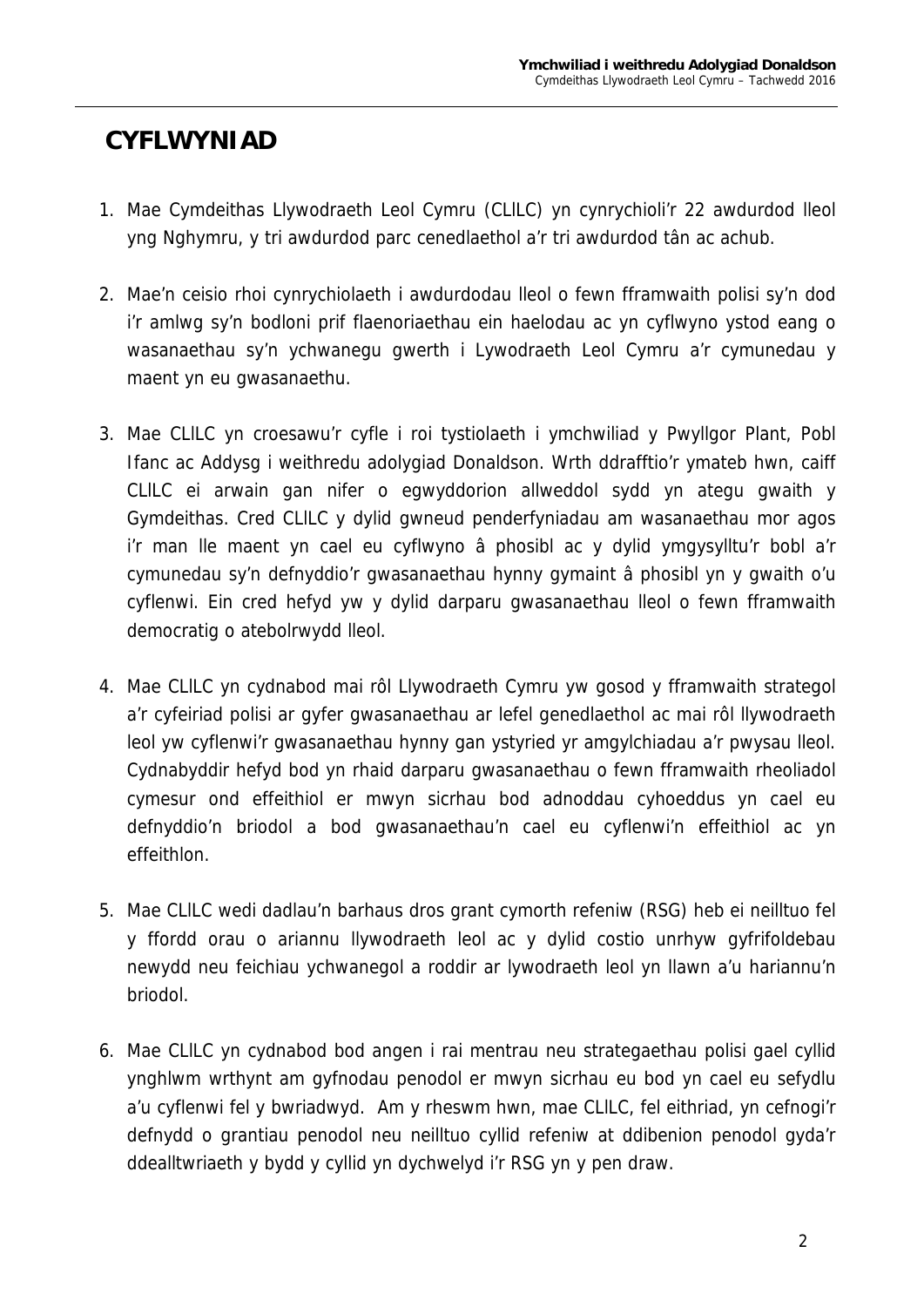- 7. Mae CLlLC a Chymdeithas Cyfarwyddwyr Addysg yng Nghymru (CCAC) wedi bod yn agos gysylltiedig â datblygiad y cynigion ar gyfer cwricwlwm newydd yng Nghymru. Cyfarfu'r ddwy Gymdeithas gyda'r Athro Donaldson ar sawl achlysur yn ystod y cyfnod o gasglu tystiolaeth o adolygiad y cwricwlwm ac maent wedi parhau mewn cyswllt agos â'r gwaith o weithredu'r argymhellion a amlinellwyd yn Dyfodol Llwyddiannus.
- 8. Caiff llywodraeth leol ei gynrychioli ar y rhan fwyaf o weithgorau a Byrddau sydd yn rhoi cymorth a llywodraethu ar gyfer y gwaith o weithredu Dyfodol Llwyddiannus. Rhoddir y gynrychiolaeth hon trwy CLlLC, CCAC a thrwy gynrychiolaeth o gonsortia addysg rhanbarthol yr awdurdod lleol. Mae hyn yn galluogi llywodraeth leol i gefnogi'r gwaith o ddatblygu'r cwricwlwm newydd ar lefel strategol ac ar lefel fwy gweithredol. Mae gan gonsortia addysg rhanbarthol yr awdurdod lleol hefyd strwythurau i gefnogi gwaith yr Ysgolion Arloesol yn eu rhanbarthau.
- 9. Cafodd CLlLC ei gynrychioli ar y panel i ddewis Ysgolion Arloesol ac roedd hefyd yn agos gysylltiedig â recriwtio ysgolion y Fargen Newydd, sydd bellach wedi dod yn rhan o rwydwaith ehangach ysgolion arloesol. Mae CLlLC wedi parhau i weithio'n agos gyda'r Rhwydwaith Ysgolion Arloesol trwy'r Grŵp Rhanddeiliaid Allweddol a Gweithgor y Consortia, ynghyd â chydweithwyr o gonsortia addysg rhanbarthol yr awdurdod lleol, Estyn a Llywodraeth Leol. Caiff awdurdodau lleol a CLlLC hefyd eu cynrychioli ar y Bwrdd Newid trosfwaol ac ar amrywiaeth o'r gweithgorau a'r grwpiau arbenigol, yn cynnwys edrych ar newidiadau i asesu ac atebolrwydd.
- 10.Mae CLlLC a CCAC hefyd wedi cefnogi gwaith yr ysgolion arloesol digidol yn datblygu'r Fframwaith Cymhwysedd Digidol, ac mae'n parhau i weithio gydag ysgolion a Llywodraeth Cymru i alluogi'r DCG i gael ei gyflwyno'n effeithiol.
- 11.Yn ystod cyfnod ymgynghori *Dyfodol Llwyddiannus*, Y Drafodaeth Fawr, cafwyd cefnogaeth eang am yr argymhellion a wnaeth yr Athro Donaldson yn yr adroddiad. Roedd y dibenion sydd yn ategu'r adolygiad yn adleisio'r gymuned addysg yng Nghymru yn benodol a dangosodd llywodraeth leol gefnogaeth helaeth i'r egwyddorion hyn fel ffordd o lunio'r cwricwlwm yng Nghymru i'r dyfodol. Adlewyrchodd llawer o awdurdodau lleol fod y ffyrdd o weithio a ragwelwyd yn Dyfodol Llwyddiannus eisoes yn amlwg mewn ysgolion yng Nghymru, yn arbennig wrth edrych ar y ddarpariaeth ar gyfer plant trwy leoliadau'r cyfnod sylfaen. Cafwyd cefnogaeth helaeth hefyd i adolygu'r systemau presennol o asesu ac atebolrwydd.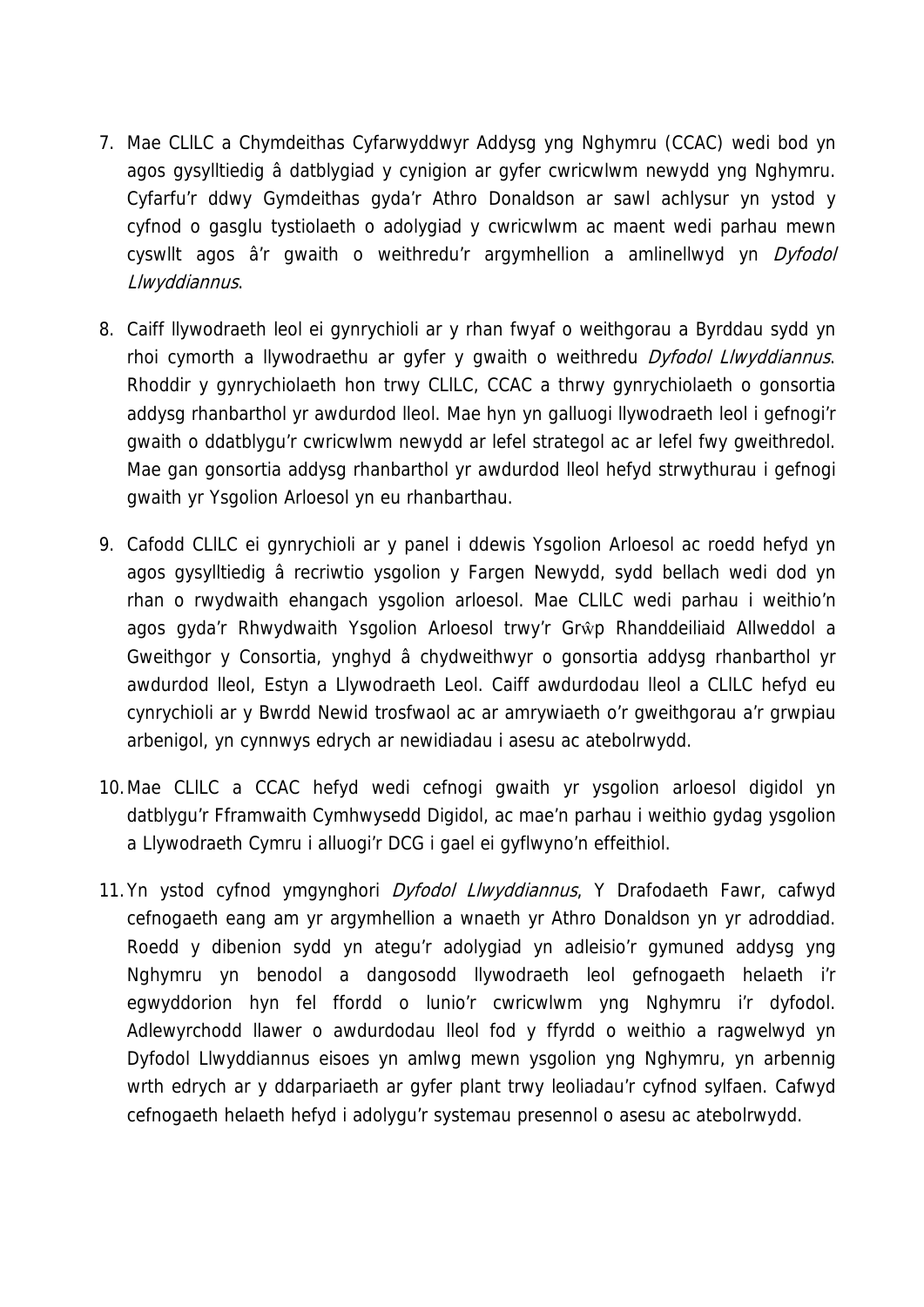- 12.Caiff yr egwyddor o ddefnyddio ymarferwyr o ysgolion, a hefyd o sectorau fel y celfyddydau, diwylliant a gwaith ieuenctid, i lunio dyluniad y cwricwlwm trwy'r Rhwydwaith Ysgolion Arloesol, ei gefnogi'n gyffredinol gan awdurdodau yng Nghymru. Cydnabyddir bod arbenigedd sylweddol yn y system yng Nghymru ac y dylid ei ddefnyddio. Mae llawer o systemau addysg blaenllaw'r byd yn gwneud defnydd da o'u prif adnodd; y gweithwyr addysg proffesiynol sy'n gweithio yn y system. Mae nifer o fanteision i alluogi athrawon, gweithwyr addysg proffesiynol eraill ac ysgolion i gydweithio o ran datblygu'r cwricwlwm ei hun a hefyd fel rhan o'r nod ehangach o annog cydweithredu rhwng gweithwyr proffesiynol wrth geisio cael system sydd yn gwella ei hun. Mae hyn yn datblygu gwaith o'r cymunedau dysgu proffesiynol presennol ac yn creu syniad o berchnogaeth gan y proffesiwn dros gwricwlwm y byddant yn gorfod ei weithredu yn y pen draw.
- 13.Mae, fodd bynnag, nifer o bryderon wedi cael eu codi am y prosesau sydd yn amgylchynu gweithredu *Dyfodol Llwyddiannus* a gwaith yr Ysgolion Arloesol a amlinellir isod. Mae'r pryderon hyn wedi eu hamgylchynu gan ddealltwriaeth o lywodraeth leol bod hon yn ffordd newydd o weithio ac nad oes unrhyw beth fel yr ymagwedd hon wedi cael ei defnyddio yng Nghymru neu, deellir, gan unrhyw system ar draws y byd, felly cydnabyddir y bydd materion a heriau wrth dderbyn tasg o'r fath. Er gwaetha'r pryderon a amlinellir yma, dymuna llywodraeth leol ganmol Llywodraeth Cymru am fabwysiadu'r ymagwedd arloesol a chreadigol hon o ddatblygu'r cwricwlwm newydd a bydd yn parhau i weithio gyda Llywodraeth Cymru a'i chefnogi gyda'r rhaglen hon.
- 14.Roedd yr ymagwedd gychwynnol tuag at y rhwydwaith Ysgolion Arloesol yn ddianghenraid o gymhleth. Cafodd tri rhwydwaith ar wahân o ysgolion eu creu gan Lywodraeth Cymru; yr Ysgolion Arloesol oedd yn edrych ar gynnwys y cwricwlwm newydd; cafodd Ysgolion y Fargen Newydd y dasg o ddatblygu'r datblygiad proffesiynol sydd yn gysylltiedig â'r cwricwlwm newydd; a'r Ysgolion Digidol oedd yn datblygu'r Fframwaith Cymhwysedd Digidol. Roedd hyn yn creu cymhlethdod diangen am fod gan bob set wahanol o ysgolion gyllid, graddfeydd amser, strwythurau a chymorth gwahanol. Roedd ysgolion hefyd oedd mewn rhwydweithiau lluosog. Cafwyd ymdrech sylweddol gan Lywodraeth Cymru i sicrhau bod gwaith y rhwydweithiau'n cael ei rannu rhwng ysgolion a rhanddeiliaid, fodd bynnag, roedd hyn yn ymarferol yn ychwanegu at natur gymhleth a gorgyffyrddol y grwpiau oedd yn goruchwylio'r gwaith o ddatblygu'r cwricwlwm. Roedd gan lawer o'r grwpiau yr un bobl yn eistedd arnynt, oedd yn arwain at yr un rhanddeiliaid yn mynychu cyfarfodydd lluosog i oruchwylio gwaith y rhwydweithiau gwahanol. Cydnabuwyd y mater hwn gan Lywodraeth Cymru ac mae'r rhwydweithiau bellach wedi dod ynghyd,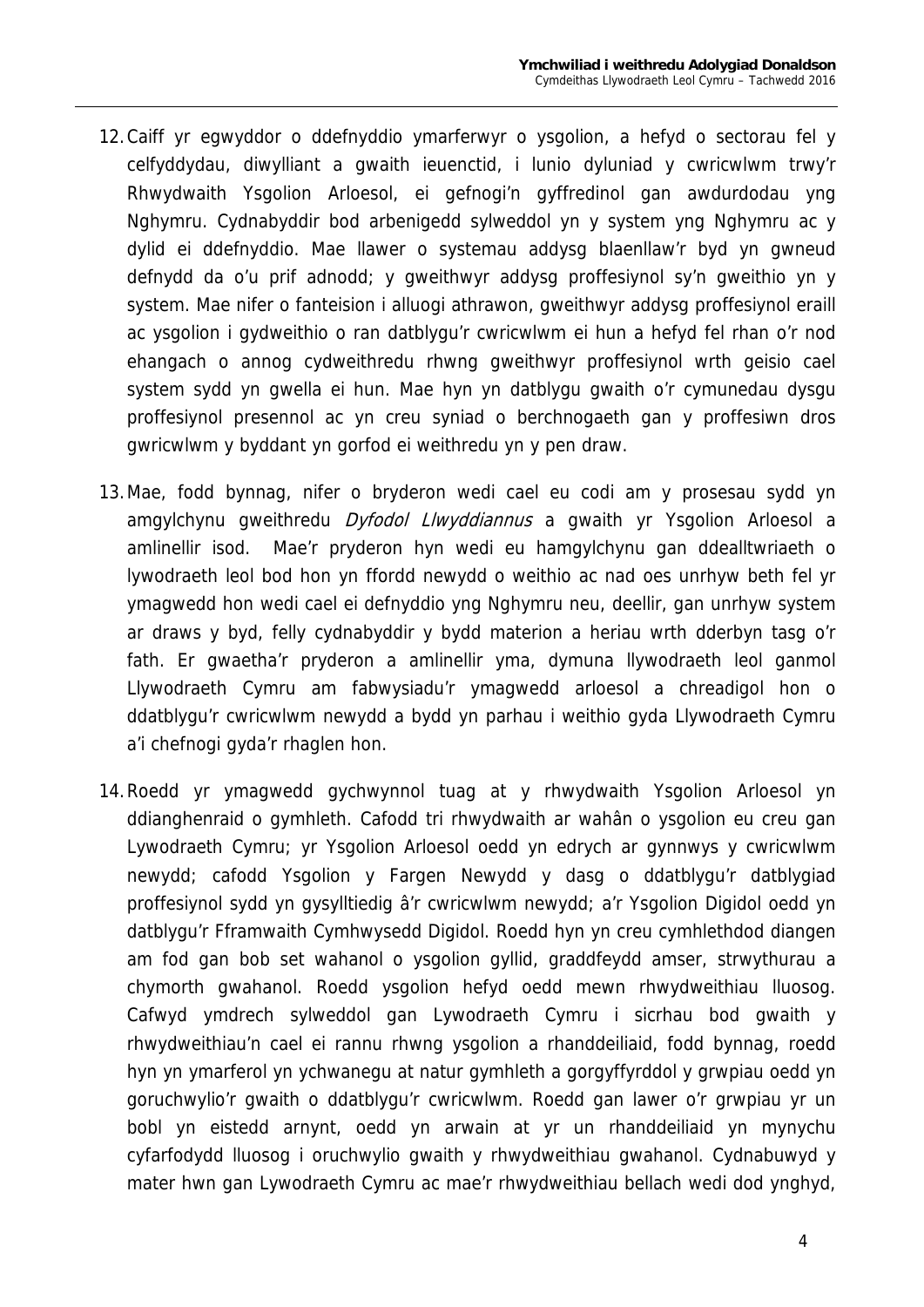cam sydd wedi cael ei gefnogi gan lywodraeth leol, fodd bynnag, roedd cyfnod sylweddol o amser pan oedd y rhwydweithiau yn gweithio yn gyfochrog yn hytrach nag mewn cydweithrediad.

- 15.Mynegwyd pryder hefyd gan rai ysgolion yn y Rhwydwaith Arloesol bod gwaith yr ysgolion wedi bod yn araf i ddechrau. Maent wedi bod yn awyddus i gyfrannu at ddatblygu'r cwricwlwm ac mae rhai wedi canfod eu bod yn aneglur ynghylch y dasg y gofynnwyd iddynt ymgymryd â hi. Mae'r pryder hwn, unwaith eto, wedi cael ei gydnabod gan Lywodraeth Cymru sydd yn awyddus i esbonio bod cyfnod o drafodaeth ymysg ysgolion am broses datblygu'r cwricwlwm yn hanfodol.
- 16.Mae awdurdodau lleol a chonsortia addysg awdurdod lleol wedi gweithio'n agos gyda'r holl ysgolion sydd wedi ymgysylltu â datblygu'r cwricwlwm er mwyn sicrhau eu bod yn glir am eu rôl, y mae gweithio'n gydweithredol gydag ysgolion eraill yn y Rhwydwaith ac ysgolion partner (yr ysgolion hynny nad ydynt yn uniongyrchol gysylltiedig â datblygu'r cwricwlwm newydd) yn rhan allweddol ohono. Mae hyn yn unol â'r gwaith gwella ysgolion ehangach sydd ar y gweill ledled Cymru y mae gwaith rhwng ysgolion yn ganolog iddo. Mae consortia awdurdod lleol yn gweithio'n agos gyda Llywodraeth Cymru i alluogi ysgolion i gymryd rhan lawn yng ngwaith y Rhwydwaith Arloesol, gan ddefnyddio'r cyllid sydd wedi cael ei ddarparu gan Lywodraeth Cymru, a sicrhau bod y gwaith hwn yn cael ei rannu gyda'r holl ysgolion yn eu rhanbarth.
- 17. Mae trefniadau llywodraethu'r gwaith o weithredu Dyfodol Llwyddiannus wedi bod yn effeithiol i raddau helaeth, ond fel y nodir uchod, maent wedi bod yn gymhleth ar adegau. Caiff CLlLC a llywodraeth leol eu cynrychioli ar y rhan fwyaf o'r Byrddau a'r grwpiau sydd yn goruchwylio'r gwaith o ddatblygu'r cwricwlwm ac mae ymgysylltu'r grwpiau hyn wedi bod yn ddefnyddiol. Ar y cyfan, mae Llywodraeth Cymru wedi defnyddio'r grwpiau'n effeithiol i oruchwylio'r gwaith o weithredu Dyfodol Llwyddiannus. Mae CLILC yn cydnabod bod y darn yma o waith yn eang ac yn gymhleth ei natur, fodd bynnag, mynegwyd pryder ynghylch rhai o'r grwpiau llywodraethu nad yw bob amser wedi bod yn glir sut mae gwaith y grwpiau hyn yn cysylltu. Nid yw wedi bod yn amlwg bob amser sut mae argymhellion un grŵp yn rhyngweithio gyda gwaith grŵp arall, na pha grŵp sydd yn gwneud y penderfyniad terfynol ar amrywiaeth o faterion. Unwaith eto mae Llywodraeth Cymru wedi cydnabod yr anhawster hwn ac wedi gwneud ymrwymiad i ddatblygu diagram clir o'r cysylltedd rhwng y trefniadau llywodraethu amrywiol. Mae hwn yn arbennig o bwysig i grwpiau sydd ag athrawon yn eistedd arnynt, am fod angen iddynt ddeall sut mae eu gwaith yn cyfrannu at y rhaglen gyffredinol ac a ydynt mewn sefyllfa i allu gwneud